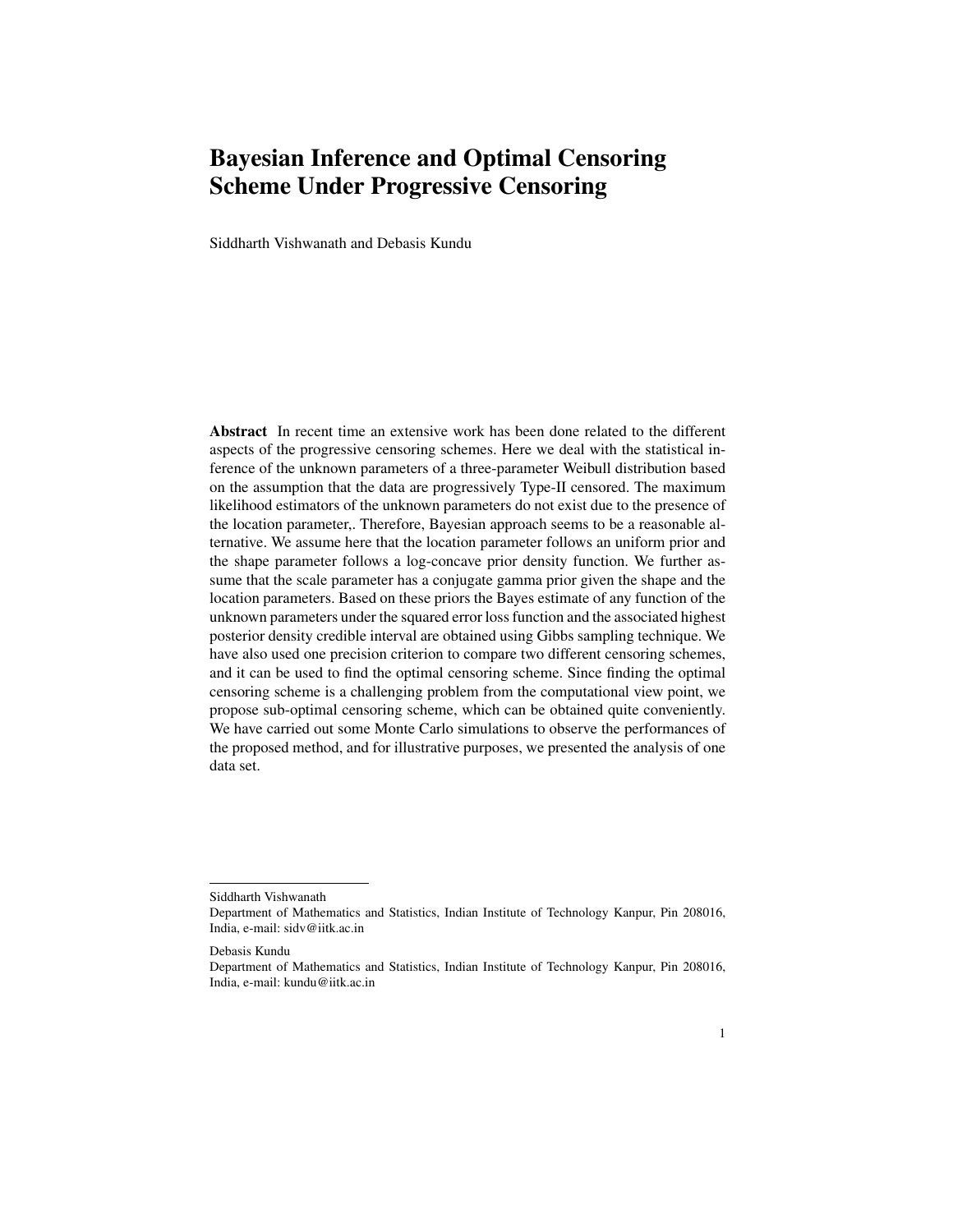#### 1 Introduction

In different areas of reliability and survival analysis researchers have used the Weibull distribution quite extensively. The main reason about the overwhelming popularity of an Weibull distribution is due to the fact that its probability density function (PDF) can take various shapes, and the cumulative distribution function (CDF) can be expressed in a closed and compact form. Since the CDF of a Weibull distribution can be written in a closed form, the Weibull distribution has been used quite conveniently when the data are censored. For a detailed discussions on Weibull distribution and for different inferential issues see for example e Johnson et al. (1995, chap. 21) or Murthy et al. (2004). In any life testing experiment often the data are censored. Type-I and Type-II are the two most common censoring schemes one encounters in practice. In the last two decades, since the appearance of the book by Balakrishnan and Aggarwala (2000), progressive censoring scheme becomes quite popular. The review article by Balakrishnan (2007) and the recent book by Balakrishnan and Cramer (2014) provided the details about the development of this topic during this period.

In this article we consider the inference of the unknown parameters of a threeparameter Weibull distribution based on Type-II progressively censored data. The three-parameter Weibull distribution with the shape, scale and location parameter as  $\alpha > 0$ ,  $\lambda > 0$  and  $-\infty < \mu < \infty$ , respectively, has the PDF

$$
f(x; \alpha, \lambda, \mu) = \begin{cases} \alpha \lambda (x - \mu)^{\alpha - 1} e^{-\lambda (x - \mu)^{\alpha}} & \text{if } x > \mu, \\ 0 & \text{if } x \le \mu. \end{cases}
$$
 (1)

From now on a three-parameter Weibull distribution with the PDF (1) will be denoted by  $WE(\alpha, \lambda, \mu)$ . It may be mentioned that although the two-parameter Weibull distribution (when  $\mu = 0$ ), satisfies the regularity condition in the sense of Rao (1945), the three-parameter Weibull distribution does not satisfy the regularity conditions. In fact it can be shown very easily that if all the three parameters are unknown, the maximum likelihood estimators (MLEs) do not exist even for complete sample. Due to this reason, several alternative estimators have been proposed in the literature, see for example Nagatsuka et al. (2013) and the references cited therein. They may not be as efficient as the MLEs. Due to this reason Bayesian inference seems to be a reasonable alternative.

In this paper we provide the Bayesian inference of a three-parameter Weibull when all the parameters are unknown, based on a Type-II progressively censored data . It may be mentioned that when  $\mu = 0$ , the three-parameter Weibull distribution reduces to a two-parameter Weibull distribution. For a two-parameter Weibull distribution, the classical and Bayesian inference of the unknown parameters, as well as the reliability sampling plans in presence of progressive censoring, have been considered by several authors. See for example, Viveros and Balakrishnan (1994), Balasooriya et al. (2000) and Kundu (2008). Therefore, the present paper can be seen as an extension of these work to the three-parameter case.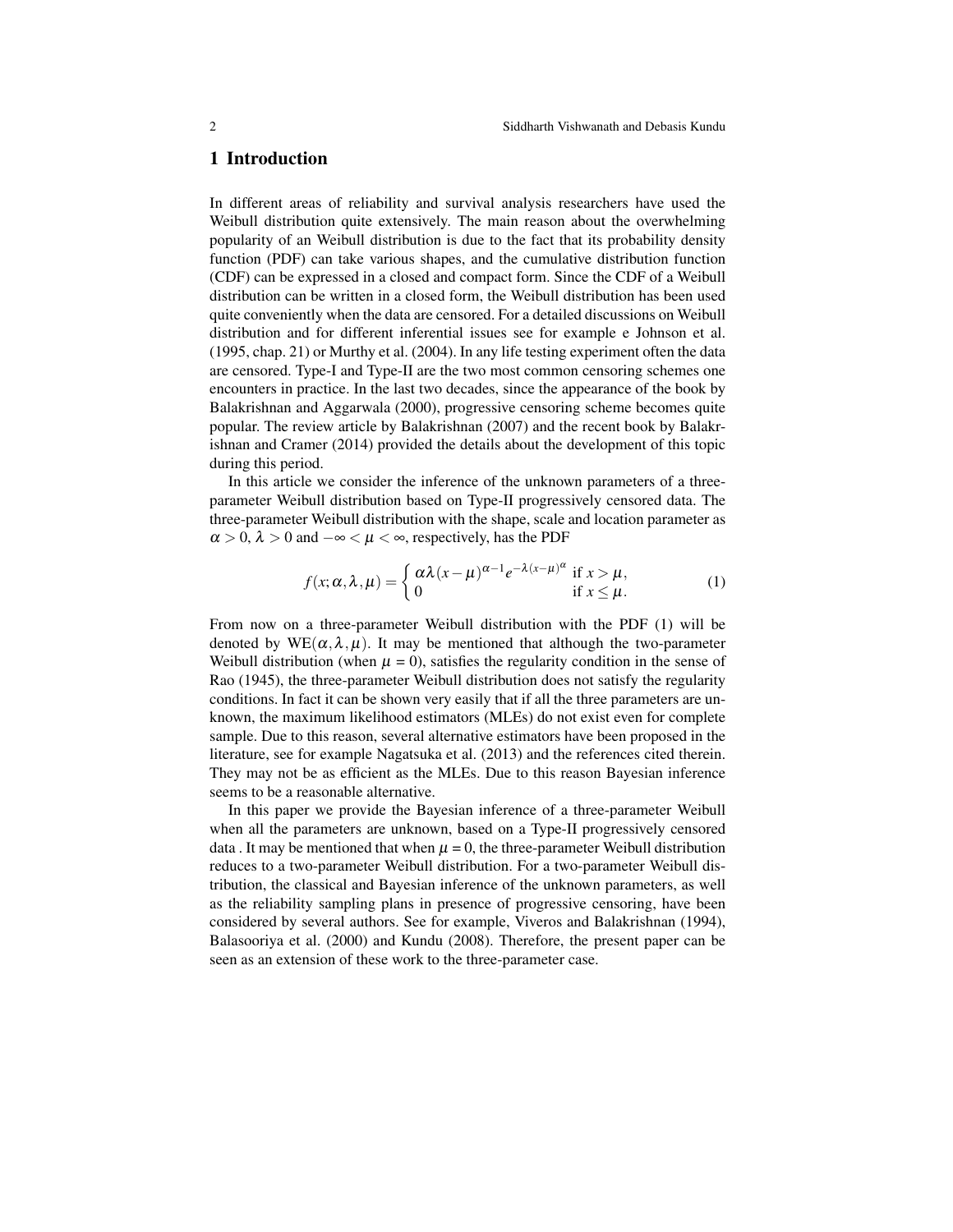One needs to assume some priors on the unknown parameters to perform the Bayesian inference. In this article, we have taken a set of fairly flexible priors on the shape  $(\alpha)$ , scale  $(\lambda)$  and location  $(\mu)$  parameters. It can be easily verified that if the shape parameter  $\alpha$  and the location parameter  $\mu$  are known, then the scale parameter  $\lambda$  has a conjugate gamma prior. Therefore it is quite natural to take a gamma prior on  $\lambda$ , for known  $\alpha$  and  $\mu$ , Even for known  $\mu$ , there does not exist any conjugate joint priors on  $\alpha$  and  $\lambda$ . Hence, based on the suggestion of Berger and Sun (1993), no specific form of prior on  $\alpha$  is assumed. It is simply assumed that  $\alpha$  has a prior whose support is on  $(0, \infty)$ , and it has a log-concave PDF. It may be mentioned that many well known common density functions such as, normal, lognormal, gamma (when the shape parameter is greater than one) and Weibull (when the shape parameter is greater than one) have log-concave PDFs. For the location parameter, it is assumed that  $\mu$  has a uniform prior over a finite interval.

In this paper, based on the above priors on  $(\alpha, \lambda, \mu)$ , we provide the posterior analysis of the unknown parameters. The Bayes estimator of any function of the unknown parameters cannot be obtained in explicit form under the squared error loss function. In this case, it is possible to generate samples directly from the joint posterior distribution of  $(\alpha, \lambda, \mu)$  given the *data*. Hence, the Gibbs sampling technique can be used quite conveniently to compute the simulation consistent Bayes estimate of any function of the parameters with respect to the squared error loss function, and also to construct the highest posterior density (HPD) credible interval. The second aim of this paper is to provide a methodology to compare two different progressive censoring schemes, hence, it can be used to compute the optimal sampling scheme, for a given set of prior distribution functions. During the last few years, Zhang and Meeker (2005) and Kundu (2008) discussed the Bayesian life testing plans for oneparameter (assuming the shape parameter to be known) Weibull and two-parameter Weibull distributions, respectively. In this article we extend the work to the threeparameter case. It is observed that finding the optimal censoring scheme is a discrete optimization problem, and it is computationally quite challenging. Due to this fact, we have suggested a sub-optimal plan, which can be obtained very easily. Therefore, the implementation of our proposed procedure is quite simple in practice.

The rest of the paper is organized as follows. In Section 2, we provide the details of the model assumptions and prior distributions. Simulation consistent Bayes estimate and the associated HPD credible interval are provided in Section 3. In Section 4, we provide the simulation results and the analysis of a progressively censored data set. The construction of optimal progressive censoring scheme is provided in Section 5, and finally in Section 6, we conclude the paper.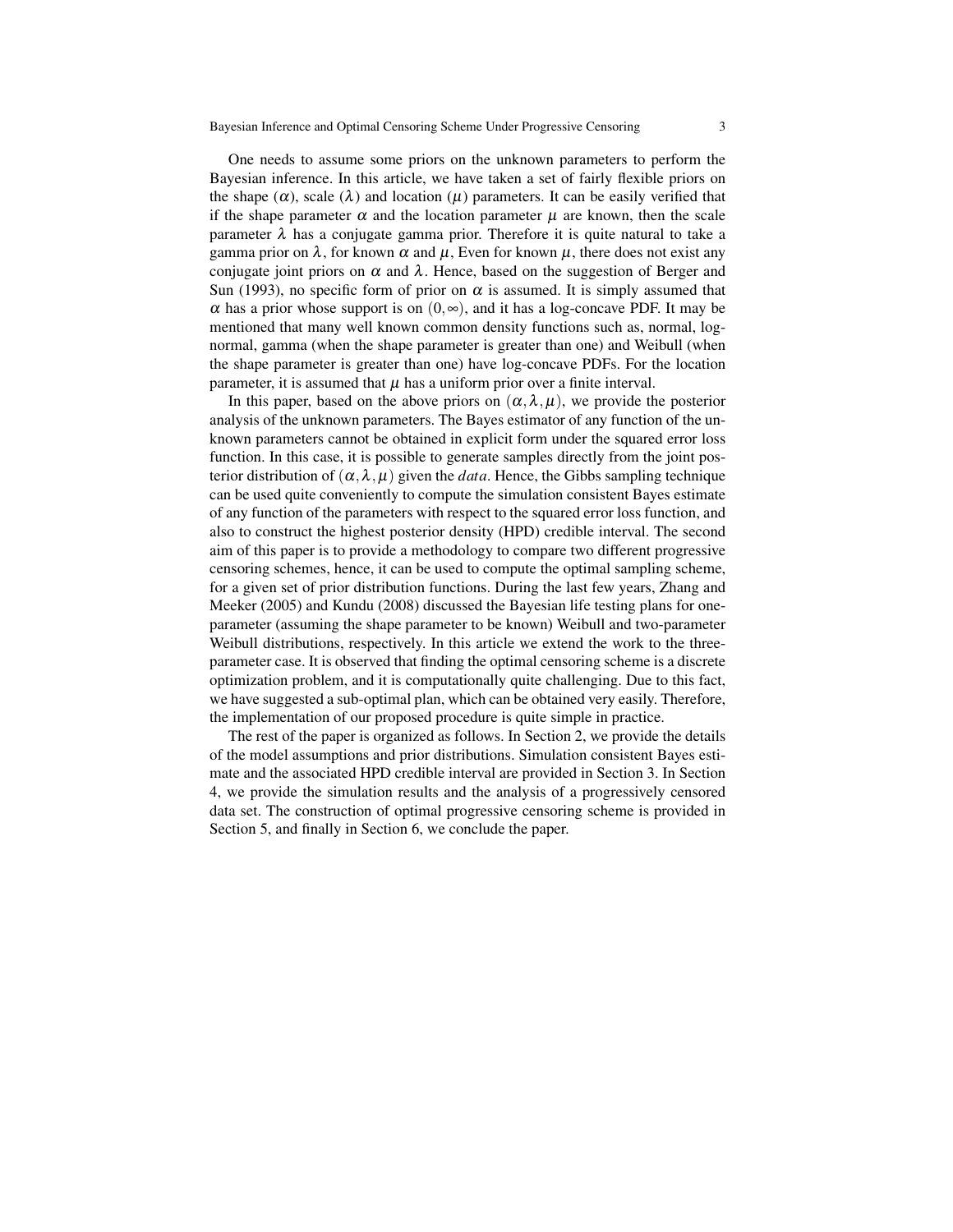#### 2 Model Assumptions and Prior Distributions

#### *2.1 Model Assumptions*

It is assumed that *n* units which are identical in nature are put on a life testing experiment at the time point 0. We denote their life times as  $T_1, \ldots, T_n$ , where  $T_i$ 's are independent identically distributed (i.i.d.) random variables with PDF (1). Further, the integer  $0 < m < n$ , and also  $R_1, \ldots, R_m$  are pre-fixed integers such that

$$
R_1+\ldots+R_m=n-m.
$$

The experiment starts at the time point 0, and at the time of the first failure, say, *t*1, *R*<sub>1</sub> out of the remaining  $(n - 1)$  units are chosen randomly and they are removed from the experiment. Similarly, at the time of the second failure, say,  $t_2$ ,  $R_2$  of the remaining units are chosen at random and they are removed, and so on. Finally, when the *m*-th failure takes place, the rest of the remaining  $R_m$  units are removed, and the experiment stops. Therefore, the usual Type-II censoring scheme can be obtained as a special case of the Type-II progressive censoring scheme. In a Type-II progressive censoring scheme the observed data will be of the form

$$
data = \{t_1, \ldots, t_m\}
$$

for a given  $\{R_1, \ldots, R_m\}$ .

#### *2.2 Prior Distributions*

In this section we provide the prior distributions on the set of parameters. It is known that the scale parameter  $\lambda$  has a conjugate gamma prior when the shape and location parameters are known. Hence, it is quite reasonable to assumed that the prior on  $\lambda$ ,  $\pi_1(\lambda|a,b) \sim \text{Gamma}(a,b)$ , with PDF

$$
\pi_1(\lambda|a,b) = \begin{cases} \frac{b^a}{\Gamma(a)} \lambda^{a-1} e^{-b\lambda} & \text{if } \lambda > 0\\ 0 & \text{if } \lambda \le 0 \end{cases}
$$
 (2)

Here the shape parameter  $a > 0$  and the scale parameter  $b > 0$  are the hyperparameters, and

$$
\Gamma(a) = \int_0^\infty x^{a-1} e^{-x} dx,
$$

is the gamma function. Note that the above gamma prior is a very flexible prior as it can take variety of shapes depending on the shape parameter. In most practical applications with proper informative information on the Weibull scale parameter, the prior variance is usually assumed to be finite, see Congdon (2006).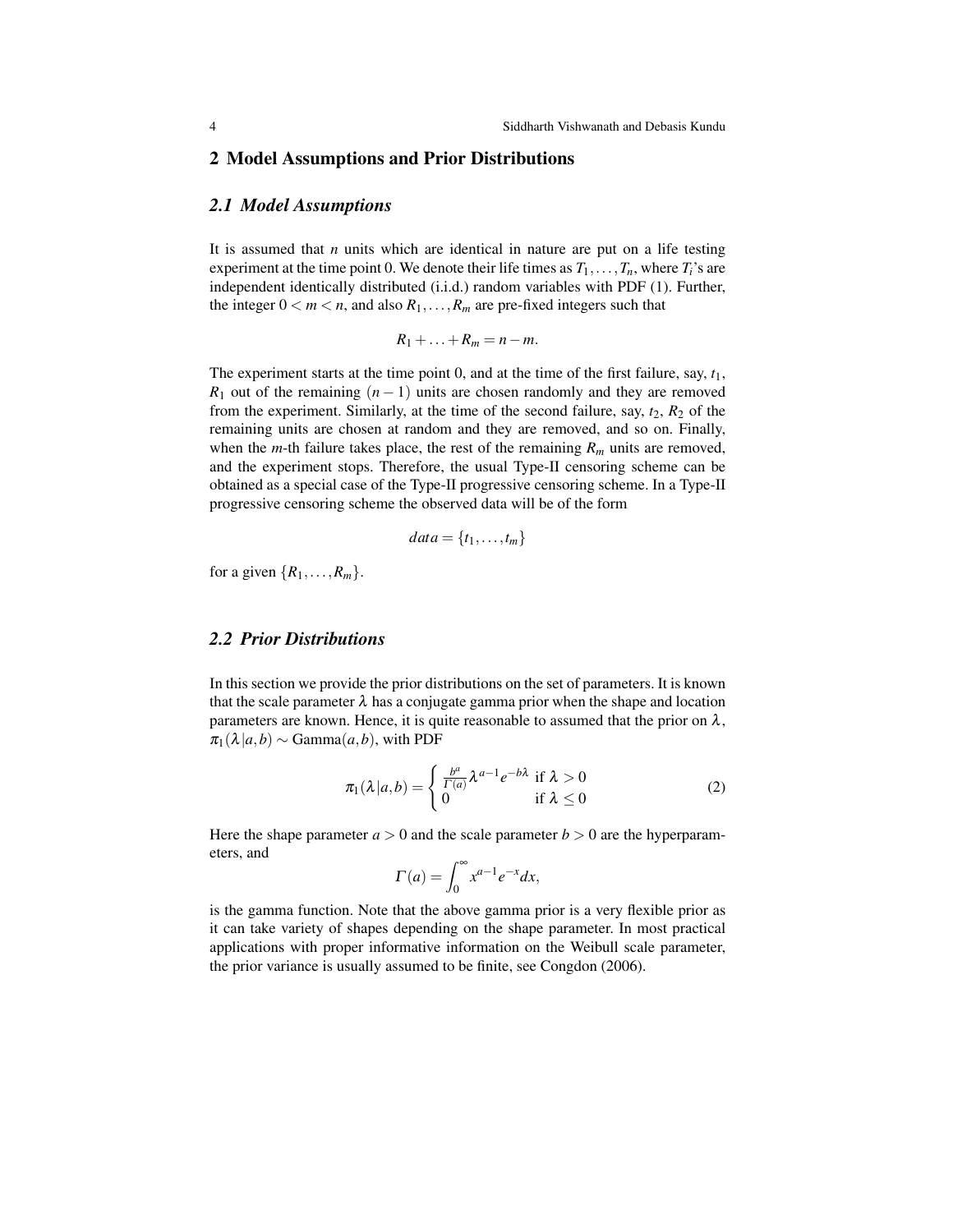Bayesian Inference and Optimal Censoring Scheme Under Progressive Censoring 5

In practice, the shape parameter is usually unknown, and in this case the joint conjugate prior on  $\alpha$  and  $\lambda$  do not exist even when  $\mu$  is known, see for example Kaminskiy and Krivtsov (2005). In this case we do not take any specific prior on α. It is assumed that α has a prior  $\pi_2(\alpha)$  which has a support on the  $(0, ∞)$ , and it has a PDF which is log-concave. This was originally suggested by Berger and Sun (1993), see also Kundu (2008). For specific calculation, in this paper we have assumed that  $\pi_2(\alpha|c,d) \sim \text{Gamma}(c,d)$ . Finally following the approach of Smith and Naylor (1987) it is assumed that  $\mu$  has a prior  $\pi_3(\mu|e, f) \sim U(e, f)$ , i.e., the PDF of  $\pi_3(\mu|e, f)$  is

$$
\pi_3(\mu|e,f) = \begin{cases} \frac{1}{f-e} & \text{if } e \le \mu \le f \\ 0 & \text{if } \mu < e \text{ or } \mu > f \end{cases}
$$
 (3)

#### 3 Bayes Estimates and Credible Intervals

In this section we obtain the Bayes estimate of any function of the unknown parameters and the associated HPD credible interval, with respect to the set of prior distributions mentioned in Section 2. In calculating the Bayes estimates although it is assumed the loss function is squared error, any other loss function also can be easily incorporated. Based on the observed data for a given  $R_1, \ldots, R_m$ , the likelihood function is

$$
\mathscr{L}(data|\alpha,\lambda,\mu) \propto \alpha^m \lambda^m \prod_{i=1}^m (t_i - \mu)^{\alpha-1} \exp\left(-\lambda \sum_{i=1}^m (1 + R_i)(t_i - \mu)^{\alpha}\right); \quad (4)
$$

for  $\alpha > 0$ ,  $\lambda > 0$ ,  $\mu < t_1$ , and 0, otherwise. From (4), it is easily observed that if we take  $\lambda = 1$ ,  $\alpha = 0.5$ , and  $\mu \uparrow t_1$ , then  $\mathscr{L}(data|\alpha, \lambda, \mu) \uparrow \infty$ . It shows that when all the three parameters are unknown, then the MLEs do not exist. Therefore, Bayesian inference seems to be a reasonable choice in this case.

Based on the prior distribution mentioned above on  $\alpha$ ,  $\lambda$  and  $\mu$ , the joint distribution of the *data*,  $\alpha$ ,  $\lambda$  and  $\mu$  can be written as

$$
\mathscr{L}(data,\alpha,\lambda,\mu)=\mathscr{L}(data|\alpha,\lambda,\mu)\cdot\pi_1(\lambda)\cdot\pi_2(\alpha)\cdot\pi_3(\mu). \hspace{1cm} (5)
$$

Based on (5), the joint posterior distribution of the unknown parameters is given by

$$
\mathscr{L}(\alpha,\lambda,\mu|data) = \frac{\mathscr{L}(data|\alpha,\lambda,\mu) \cdot \pi_1(\lambda) \cdot \pi_2(\alpha) \cdot \pi_3(\mu)}{\int_{-\infty}^{\infty} \int_{-\infty}^{\infty} \int_{-\infty}^{\infty} \mathscr{L}(data|\alpha,\lambda,\mu) \cdot \pi_1(\lambda|\alpha,\mu) \cdot \pi_2(\alpha|\mu) \cdot \pi_3(\mu)}.
$$
(6)

Therefore, the Bayes estimate of any function of  $\alpha$ ,  $\lambda$  and  $\mu$ , say  $g(\alpha, \lambda, \mu)$ , under the squared error loss function is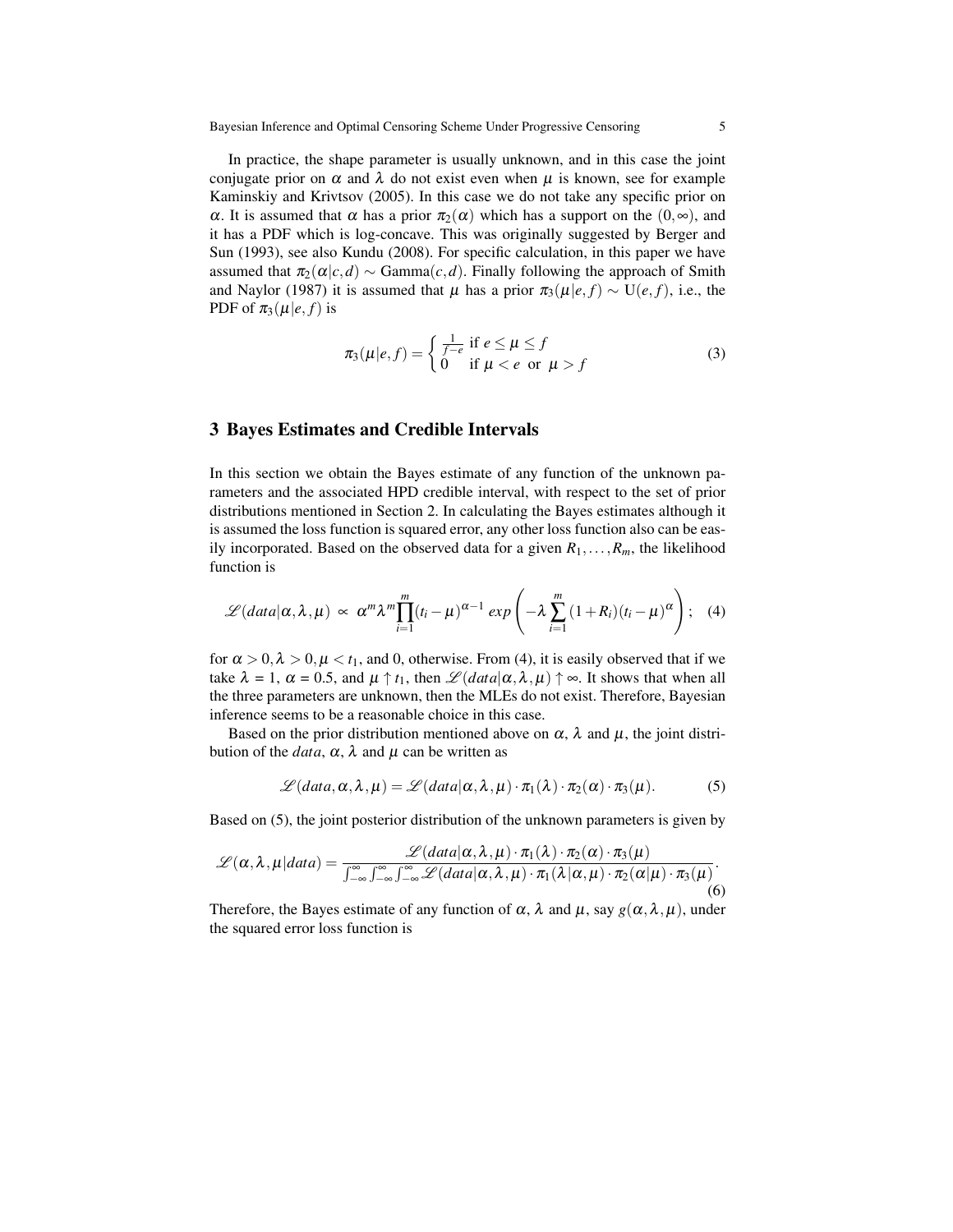$$
\begin{split} \widehat{g}_B(\alpha,\lambda,\mu) &= E_{\alpha,\lambda,\mu|data}(g(\alpha,\lambda,\mu)) \\ &= \int_0^\infty \int_0^\infty \int_e^f g(\alpha,\lambda,\mu) \mathscr{L}(\lambda|\alpha,\mu,data) \cdot \mathscr{L}(\alpha|\mu,data) \cdot \mathscr{L}(\mu|data) \\ &\quad d\mu d\lambda d\alpha. \end{split} \tag{7}
$$

It is quite obvious that it will not be possible to compute (7) analytically for general  $g(\alpha, \lambda, \mu)$ . We propose to use Gibbs sampling technique to generate samples directly from the joint posterior distribution function (6), and based on the generated sample we provide a simulation consistent estimate of (7) and the associated highest posterior density credible interval of  $\hat{g}_B(\alpha, \lambda, \mu)$ .

We need the following results for further development. THEOREM 1: The conditional density of  $\lambda$  given  $\alpha$ ,  $\mu$  and *data* is

$$
\mathscr{L}(\lambda|\alpha,\mu,data)\Gamma\left(a+m,\;b+\sum_{i=1}^m(1+R_i)(t_i-\mu)^{\alpha}\right).
$$

PROOF: It is simple, hence the details are avoided.

THEOREM 2: The conditional density of  $\alpha$  given  $\mu$  and *data*,  $\mathcal{L}(\alpha|\mu, data)$ , is

$$
\mathcal{L}(\alpha|\mu, data) = \kappa(\mu) \frac{\alpha^{c+m-1} \cdot e^{-d\alpha} \prod_{i=1}^{m} (t_i - \mu)^{\alpha-1}}{[b + \sum_{i=1}^{m} (1 + R_i)(t_i - \mu)^{\alpha}]^{a+m}},
$$
(8)

and (8) is log-concave. Here  $\kappa(\mu)$  is the normalizing constant, i.e.

$$
\kappa(\mu)=\left[\int_0^\infty\frac{\alpha^{c+m-1}\cdot e^{-d\alpha}\prod_{i=1}^m\left(t_i-\mu\right)^{\alpha-1}}{[b+\sum_{i=1}^m\left(1+R_i\right)(t_i-\mu)^{\alpha}]^{a+m}}d\alpha\right]^{-1}.
$$

PROOF: See in the Appendix.

THEOREM 3: The conditional density of  $\mu$  given *data* is

$$
\mathscr{L}(\mu|data) \propto \kappa(\mu),
$$

if  $\mu \in [e, f] \cap (-\infty, t_1]$ , and 0, otherwise. PROOF: It is trivial.

Now using Theorems 1-3, and following the idea of Geman and Geman (1984), we propose the following algorithm to generate samples  $(\lambda, \alpha, \mu)$  directly from the posterior distribution (6). The generated samples can be used to compute simulation consistent Bayes estimate of any function of the unknown parameters, and the associated HPD credible interval.

ALGORITHM 1:

Step 1: Given the data  $\{t_1,\ldots,t_m\}$ , compute max $\{\kappa(\mu)\}\$  for  $\mu \in [e, f] \cap (-\infty, t_1]$ . Step 2: Using acceptance rejection principle generate  $\mu$  from  $\mathscr{L}(\mu|data)$ .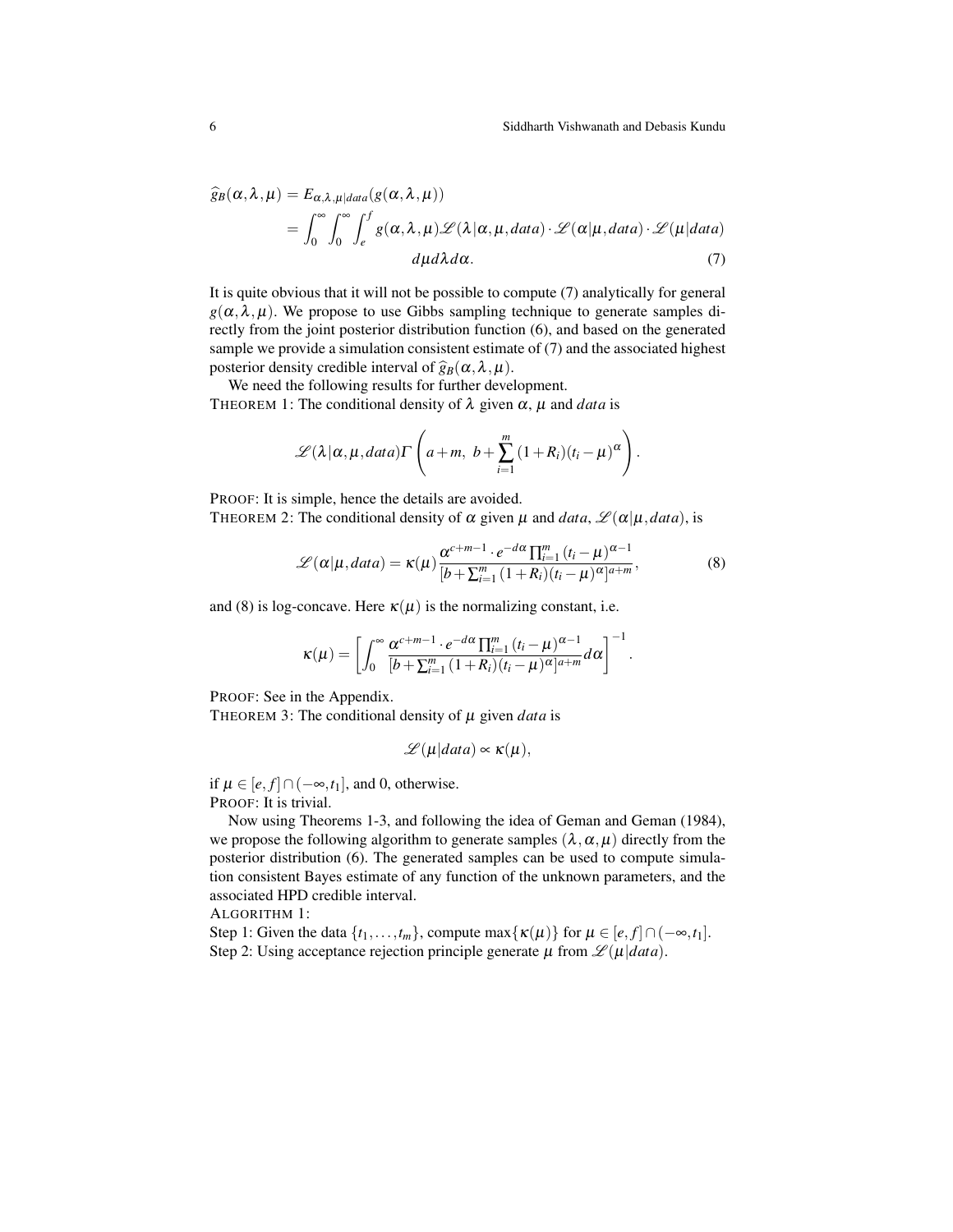Step 3: Generate  $\alpha \sim \mathcal{L}(\alpha|\mu, data)$  using the method proposed by Devroye (1984) or Kundu (2008).

Step 4: Generate  $\lambda \sim \mathcal{L}(\lambda | \alpha, \mu, data)$ 

Step 5: Repeat Step 2 to Step 4, *N* times to generate  $\{(\lambda_1, \alpha_1, \mu_1), \ldots, (\lambda_N, \alpha_N, \mu_N)\}\$ and obtain  $g_i = g(\lambda_i, \alpha_i, \mu_i)$ , for  $i = 1, ..., N$ . Step 6: A simulation consistent estimate of  $\hat{g}_B(\alpha, \lambda, \mu)$  is

$$
\widehat{g} = \frac{1}{N} \sum_{i=1}^{N} g_i.
$$

Step 7: A 100(1- $\beta$ )% credible interval of  $g(\alpha, \lambda, \mu)$  can be obtained as

$$
(g_j, g_{j+[\beta N]})
$$
;  $j = 1,..., N - [\beta N]$ .

Step 8: The HPD 100(1- $\beta$ )% credible interval of  $g(\alpha, \lambda, \mu)$  can be obtained as

$$
(g_{j^*}, g_{j^*+[\beta N]})
$$
; such that  $g_{j^*+[\beta N]} - g_{j^*} \leq g_{j+[\beta N]} - g_j$ ;  $j = 1,..., N - [\beta N]$ .

#### 4 Simulation & Data Analysis

#### *4.1 Simulation*

In this section we perform some simulation experiments to show the effectiveness of the proposed methods. All the simulations are performed using the statistical software R. We use different sample sizes *n*, different effective sample sizes *m*, different sets of parameter values and different sampling schemes. We use the following set of parameter values; Set 1:  $(\alpha = 1, \lambda = 1, \mu = 0)$  and Set 2:  $(\alpha = 1.5, \lambda = 1, \mu = 1)$ , and the following censoring schemes.

- 1. Scheme 1:  $n = 20$ ,  $m = 10$ ,  $R_1 ... R_{10} = 1$ ,
- 2. Scheme 2:  $n = 20$ ,  $m = 10$ ,  $R_1 = 5$ ,  $R_2$ ...  $R_9 = 0$ ,  $R_{10} = 5$ ,
- 3. Scheme 3:  $n = 30$ ,  $m = 20$ ,  $R_1...R_{19} = 0$ ,  $R_{20} = 10$ .

Further we have used three different sets of hyperparameters to see the effects of the priors on the Bayes estimates and the associated credible intervals.

- 1. Prior 0:  $a = b = c = d = 0.0001$  and  $e = -1.0$ ,  $f = t_1$
- 2. Prior 1:  $a = b = c = d = 5$  and  $e = -1.0$ ,  $f = t_1$
- 3. Prior 2:  $a = b = 5$ ,  $c = 2.25$ ,  $d = 1.5$  and  $e = -1.0$ ,  $f = t_1$

Note that Prior 0 is a non-informative prior; Prior 1 is an informative prior when we use Set 1, and and Prior 2 is an informative prior when we use Set 2. Prior 1 is an informative prior as the means of the prior distributions of the shape and scale parameters are same with the original distribution when Set 1 is used. In addition, it has a low variance. Similarly, for Set 2, Prior 2 ensures that the means of the prior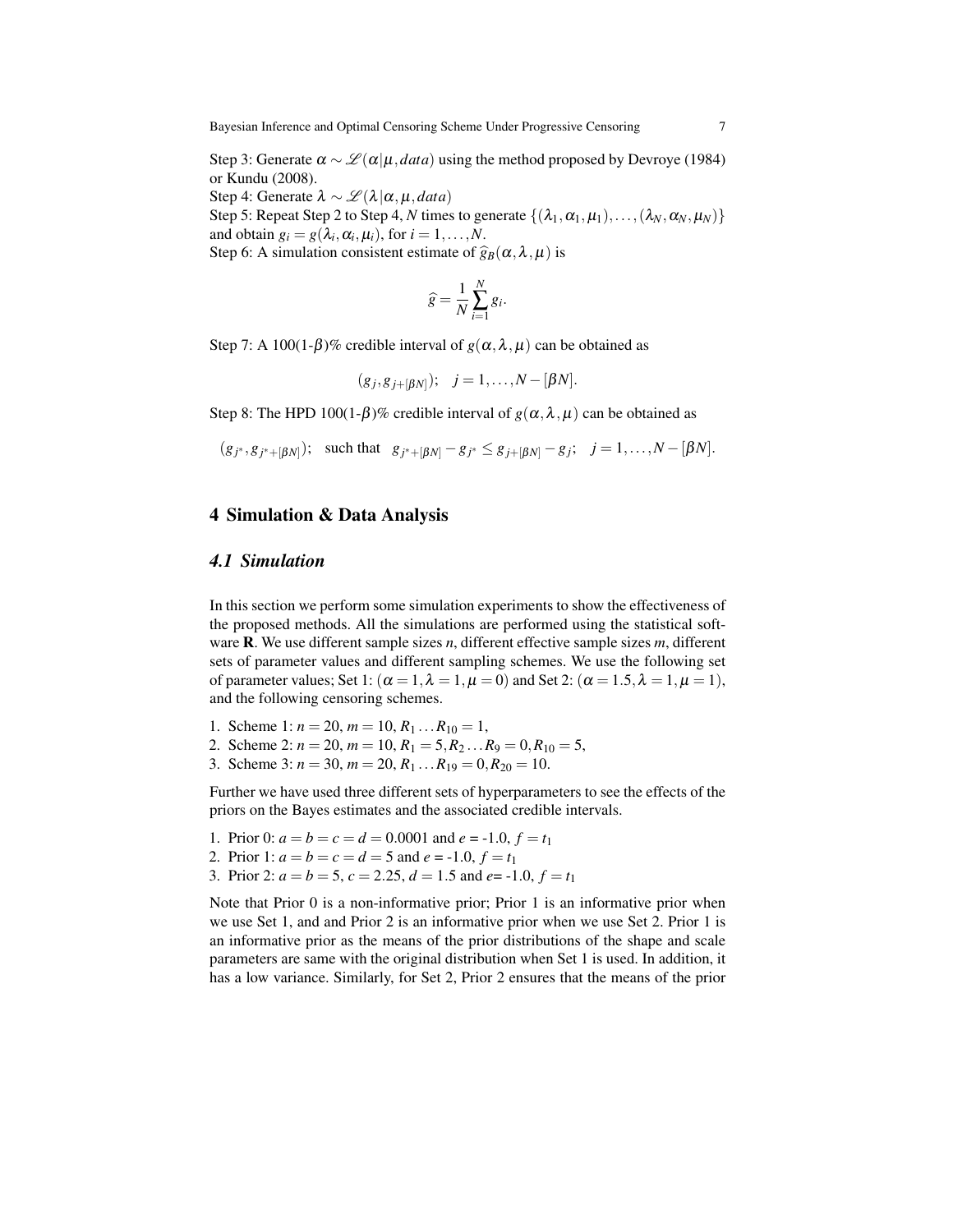8 Siddharth Vishwanath and Debasis Kundu

distributions for the scale and the shape parameters are same with the the original distribution.

In each case we generated progressively censored samples based on the algorithm proposed by Balakrishnan and Aggarwala (2000) and we computed simulation consistent Bayes estimate and the corresponding mean squared errors (MSEs). The results are presented in Tables 1 - 6. Some of the points are quite clear from this simulation results. It is observed that in all the cases considered as expected the biases and the MSEs of the Bayes estimators based on informative priors perform better than the non-informative priors. Moreover, as the effective sample size increases the biases and MSEs decrease in all cases considered.

|           | Parl Prior 0        | Prior 1  |
|-----------|---------------------|----------|
| $\alpha$  | 1.1571              | 1.0886   |
|           | (0.6642)            | (0.1180) |
| $\lambda$ | $0.8299$   1.0809   |          |
|           | (0.0988)(0.0459)    |          |
| $\mu$     | $-0.0514$ $-0.0455$ |          |
|           | (0.0017)(0.0015)    |          |

Table 1 Average Bayes estimates and the MSEs for  $\alpha$ ,  $\lambda$ ,  $\mu$ : Set 1, Scheme 1

|          | Parl Prior 0   Prior 1 |                     |
|----------|------------------------|---------------------|
| $\alpha$ | 1.3840                 | 1.2025              |
|          | (0.7501)(0.0842)       |                     |
| λ        | $1.3714$   1.0213      |                     |
|          | (0.1499)(0.0935)       |                     |
| $\mu$    |                        | $-0.0498$ $-0.0428$ |
|          | (0.0016) (0.0015)      |                     |

Table 2 Average Bayes estimates and the MSEs for  $\alpha$ ,  $\lambda$ ,  $\mu$ : Set 1, Scheme 2

|          | Parl Prior 0   Prior 1 |                   |
|----------|------------------------|-------------------|
| $\alpha$ | $1.2917$   1.2015      |                   |
|          | (0.6696) (0.2172)      |                   |
| λ        |                        | $0.9364$   0.9947 |
|          | (0.1092) (0.0611)      |                   |
| $\mu$    | $-0.0505$ $-0.0449$    |                   |
|          | (0.0016)(0.0015)       |                   |

Table 3 Average Bayes estimates and the MSEs for  $\alpha$ ,  $\lambda$ ,  $\mu$ : Set 1, Scheme 3

We have also computed the 95% highest posterior density (HPD) credible interval based on Prior 0, and we present the average lengths of the HPD credible intervals and the associated coverage percentages based on 10000 MCMC samples.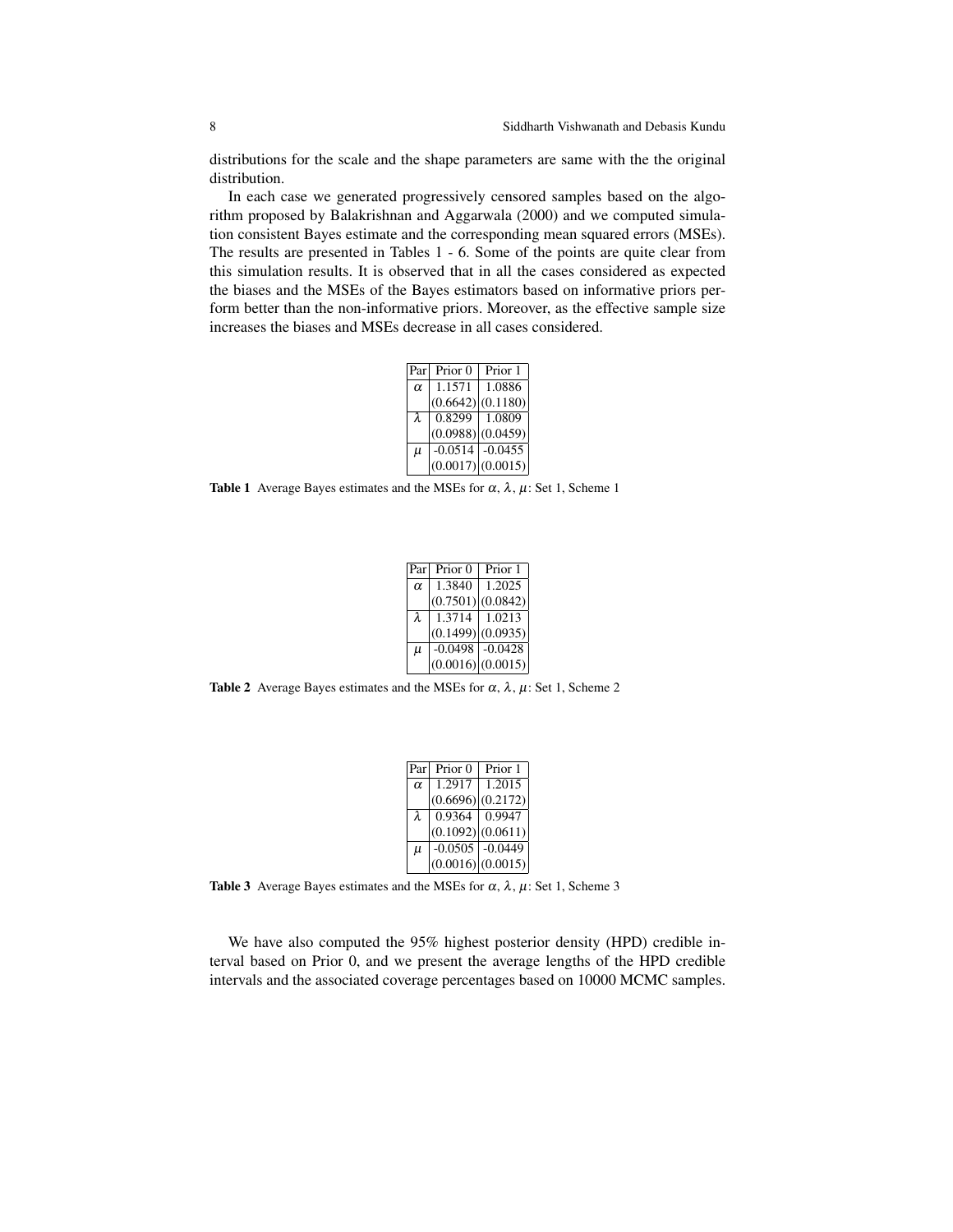|          | Par Prior 0         | Prior 1         |
|----------|---------------------|-----------------|
| $\alpha$ | $\overline{1.5306}$ | 1.4678          |
|          | (0.1708) (0.1102)   |                 |
|          | $0.8083$ 1.0305     |                 |
|          | (0.0727)(0.0526)    |                 |
| $\mu$    |                     | 0.9124   0.9822 |
|          | (0.0087) (0.0041)   |                 |

Table 4 Average Bayes estimates and the MSEs for  $\alpha$ ,  $\lambda$ ,  $\mu$ : Set-2, Scheme -1

|          | Par Prior 0   Prior 1 |                   |
|----------|-----------------------|-------------------|
| $\alpha$ | 1.7221                | 1.5912            |
|          | (0.3221)(0.1529)      |                   |
| λ        |                       | $0.8617$   0.9694 |
|          | (0.0866) (0.0633)     |                   |
| $\mu$    | $0.9872$   0.9919     |                   |
|          | (0.0041)(0.0039)      |                   |

Table 5 Average Bayes estimates and the MSEs for  $\alpha$ ,  $\lambda$ ,  $\mu$ : Set 2, Scheme 2

| Parl     | Prior 0          | Prior 1 |
|----------|------------------|---------|
| $\alpha$ | 1.5716           | 1.6179  |
|          | (0.2328)(0.1315) |         |
| λ        | 1.1093           | 1.0376  |
|          | (0.0852)(0.0691) |         |
| $\mu$    | 0.9917           | 1.0249  |
|          | (0.0041)(0.0003) |         |

Table 6 Average Bayes estimates and the MSEs for  $\alpha$ ,  $\lambda$ ,  $\mu$ : Set 2 Scheme 3

| Set                            | Scheme             | u      | $\alpha$      | λ             |
|--------------------------------|--------------------|--------|---------------|---------------|
| $\mu=0, \alpha=1, \lambda=1$   | $(20,10,10*1)$     | 0.1191 | 0.9387 0.8349 |               |
|                                |                    | 0.91   | 0.96          | 0.92          |
|                                | $(20,10,5,8*0,5)$  | 0.1200 | 1.1022        | 1.0421        |
|                                |                    | 0.92   | 0.95          | 0.96          |
|                                | $(20, 15, 14*0.5)$ | 0.1010 | 0.9074        | 0.8118        |
|                                |                    | 0.93   | 0.96          | 0.93          |
| $\mu=1, \alpha=1.5, \lambda=1$ | $(20,10,10*1)$     | 0.1970 |               | 1.5352 0.6852 |
|                                |                    | 0.96   | 0.98          | 0.84          |
|                                | $(20,10,5,8*0,5)$  | 0.1986 | 1.481         | 1.0539        |
|                                |                    | 0.93   | 0.95          | 0.96          |
|                                | $(20.15, 14*0.5)$  | 0.1955 | 1.0916        | 0.0512        |
|                                |                    | 0.94   | 0.96          | 0.96          |

Table 7 Average HPD Bayes Interval Length and Coverage Percentage

The results are presented in Table 7. From the simulation results it is clear that the proposed method is working quite satisfactorily in all the cases considered. It is observed that the coverage percentages of the HPD credible intervals are quite close to the nominal values in all the cases considered. Moreover as the effective sample size increases, the average lengths of the HPD credible intervals decrease.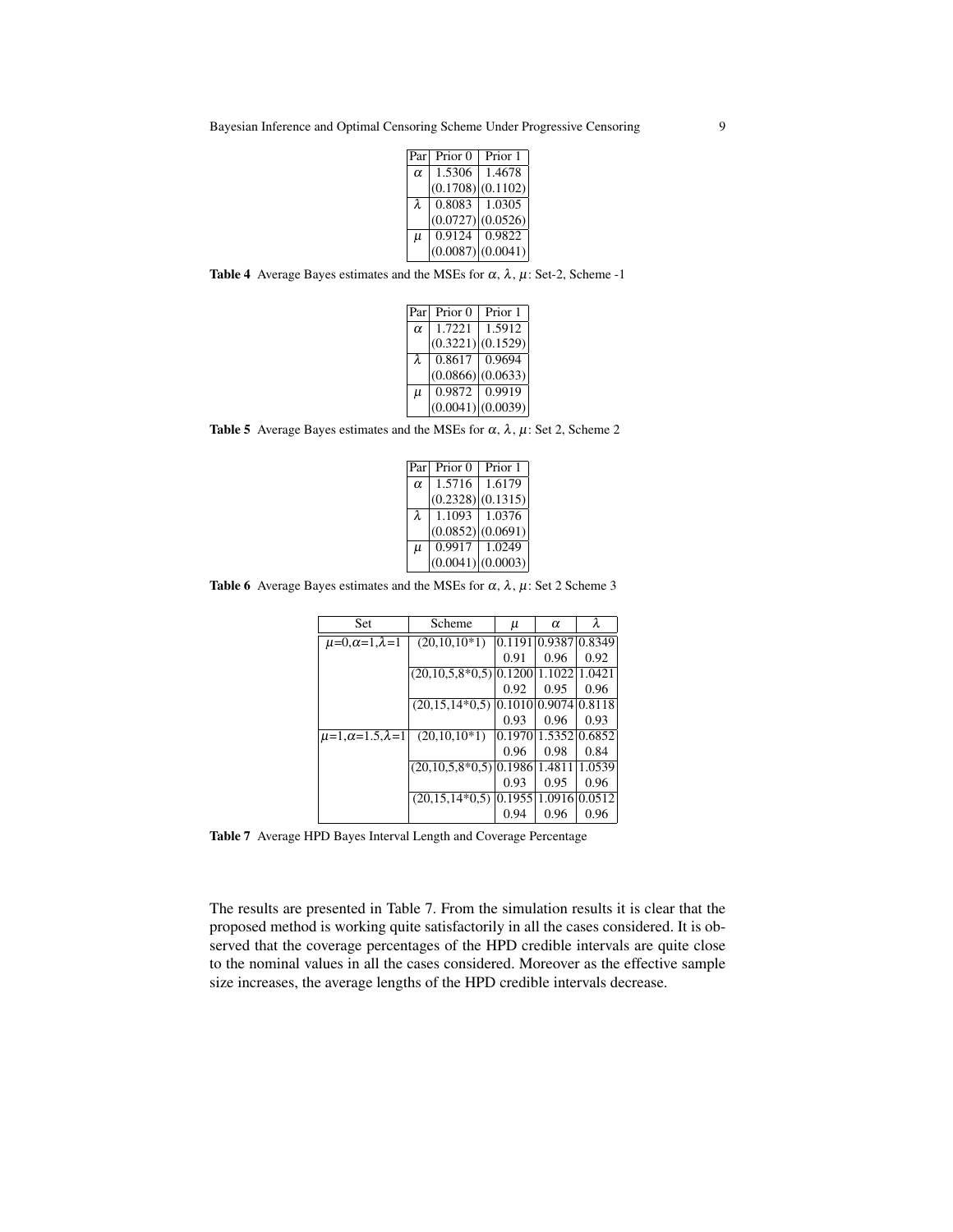#### *4.2 Data Analysis*

In this section we perform the analysis of a data set for illustrative purposes. The original data is from Lawless(1982), which represents the failure times for 36 appliances which are subject to an automatic life test. A progressively censored sample with the following censoring scheme:  $n = 36$ ,  $m = 10$ ,  $R_1 = ... = R_9 = 2$ ,  $R_{10} = 8$ was generated and and analyzed by Kundu and Joarder (2006) using an exponential model. The data are presented below.

 ${11,35,49,170,329,958,1925,2223,2400,2568}.$ 

Kundu (2008) used the same data set and analyzed it using a two-parameter Weibull model. Here, we use a three-parameter Weibull distribution to analyze this data set. For computational convenience, we divided all the values by 100 and it is not going to affect the analysis.

Since we do not have any prior knowledge of the parameters we have assumed non-informative priors, i.e.  $a = b = c = d = 0.0001$ , as suggested by Congdon (2006). We have assumed  $\mu \sim U(-0.5, 0.011)$ . Based on the above priors we compute the Bayes estimates and the associated 95% HPD credible intervals. The Bayes estimates of  $\alpha$ ,  $\lambda$  and  $\mu$  are 0.6915, 0.2515, -0.0189, respectively. The associated 95% HPD credible intervals are (0.5213, 0.7913), (0.1317,3112), (-0214,-0.0079), respectively.

## 5 Optimal Censoring Scheme

In practice, it is very important to choose the 'optimum' censoring scheme among the class of all possible censoring schemes. Here possible censoring schemes mean, for fixed *n* and *m*, all possible choices of  $\{R_1, \ldots, R_m\}$ , such that

$$
\sum_{i=1}^m R_i + m = n.
$$

In this section we use a similar precision criterion as used by Zhang & Meeker(2008) and Kundu (2008) to choose the optimal censoring scheme from a class of possible schemes. We say that a censoring scheme  $\Psi_1 = \{R_1^1 \dots R_m^1\}$  is superior to  $\Psi_2 =$  $\{R_1^2 \ldots R_m^2\}$ , if the information derived from  $\Psi_1$  is more accurate than the information derived from  $\Psi_2$ . The method we employ here will be to examine the best censoring scheme for different combinations of *n* and *m*. The number of such possible schemes is  $\binom{n-1}{1}$ *m*−1 ). Therefore, even when  $n = 25$  and  $m = 12$ , the total number of possible schemes is 2,496,144, which is quite large. Hence, we search for a 'sub-optimum' censoring scheme by finding the best censoring scheme among those schemes where the entire weight *n* − *m* is on a single  $R_j$ ; *j* = 1,...,*m*. By doing so, we obtain a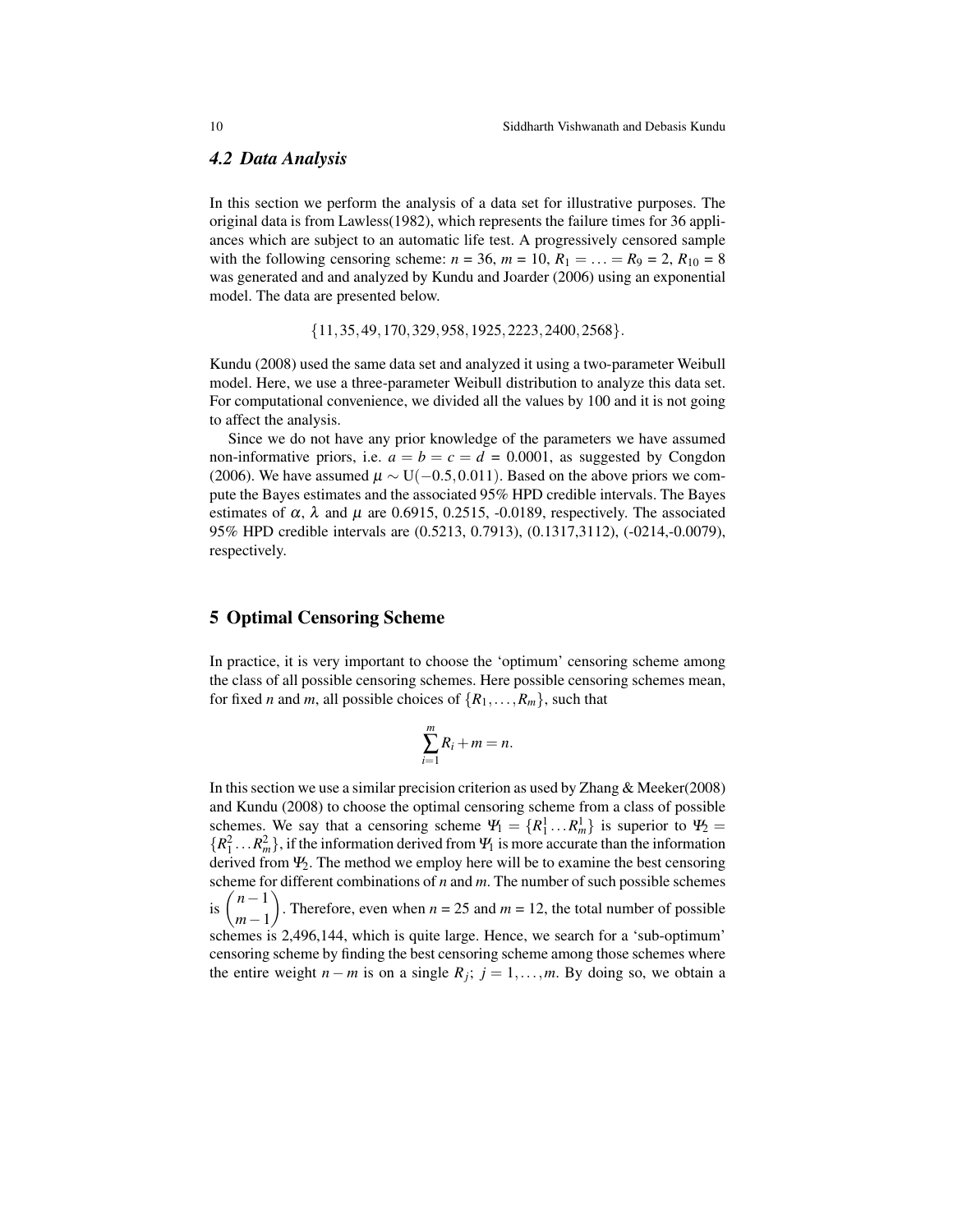convex hull of all possible censoring schemes, and we search only along the corner points.

Note that the  $p^{th}$  quantile point,  $T_p$ , of the three-parameter Weibull distribution is given by,

$$
T_p = \mu + \left[ -\frac{1}{\lambda} \cdot ln(1-p) \right]^{\frac{1}{\alpha}}.
$$

The precision criterion we use here is the posterior variance of  $\ln(T_p)$ , see for example Kundu (2008) or Zhang and Meeker (2005). Since the posterior variance of  $ln(T_p)$  depends on the observed sample when the parameters are unknown, we eliminate any sample bias by taking the average posterior variance of  $\ln(T_p)$  for multiple samples obtained from the same joint prior distribution. The precision criteria used is given as,

$$
C(\Psi) = \mathbb{E}_{\pi(\alpha,\lambda,\mu)}(\mathbb{V}_{\text{posterior}}(\ln(T_p)|\Psi)).
$$

Where,  $\Psi = \{R_1 ... R_m\}$  is the censoring scheme, and  $\mathbb{V}_{posterior}(\ln(T_p)|\Psi)$  is the posterior variance of the plan Ψ. We expect to minimize the posterior variance of the  $p^{th}$  quantile, and hence if  $C(\Psi_1) < C(\Psi_1)$ , we say that  $\Psi_1$  is superior to  $\Psi_2$ . Therefore, we would like to choose that  $\Psi$ , a particular censoring scheme, for which  $C(\psi)$  is minimum.

There are no explicit expressions known for the quantity  $\mathbb{V}_{posterior}(\ln(T_p)|\Psi)$ , hence we proceed to compute the value of the precision criterion using Monte Carlo method. The following algorithm can be used for that purpose. ALGORITHM:

- 1. Fix *n*, *m* and the priors  $a, b, c, d, e, f$
- 2. Generate  $(\alpha_i, \lambda_i, \mu_i)$  from  $\pi(\alpha, \lambda, \mu | a, b, c, d, e, f)$
- 3. Generate a progressively censored sample  $\{t_{(1)} \dots t_{(m)}\}$  from  $(\alpha_i, \lambda_i, \mu_i)$
- 4. For the data  $\{t_{(1)} \dots t_{(m)}\}$ , estimate  $\mathbb{V}_{posterior}(ln(T_p)|\Psi)$  using Gibbs sampling method as suggested in Section 3.
- 5. Repeat Steps 1-4 for *N* iterations and their average will provide an estimate of  $C(\Psi)$ .

We have considered two different sets namely  $(n = 20, m = 10)$  and  $(n = 20, m = 10)$  $m = 15$ ). We compute the precision criterion based on 4 different quantiles namely for  $p = 0.50$ ,  $p = 0.75$ ,  $p = 0.95$ ,  $p = 0.99$  for Prior 1, and the results are presented in Tables 8 and 9.

## 6 Conclusion

In this paper we have provided the Bayesian inference of a three-parameter Weibull distribution based on the Type-II progressively censored data. It is well known that when all the three parameters are unknown the MLEs do not exist. Hence, Bayesian inference seems to be a reasonable choice. We have provided the Bayes estimates of the unknown parameters based on the squared error loss function when the shape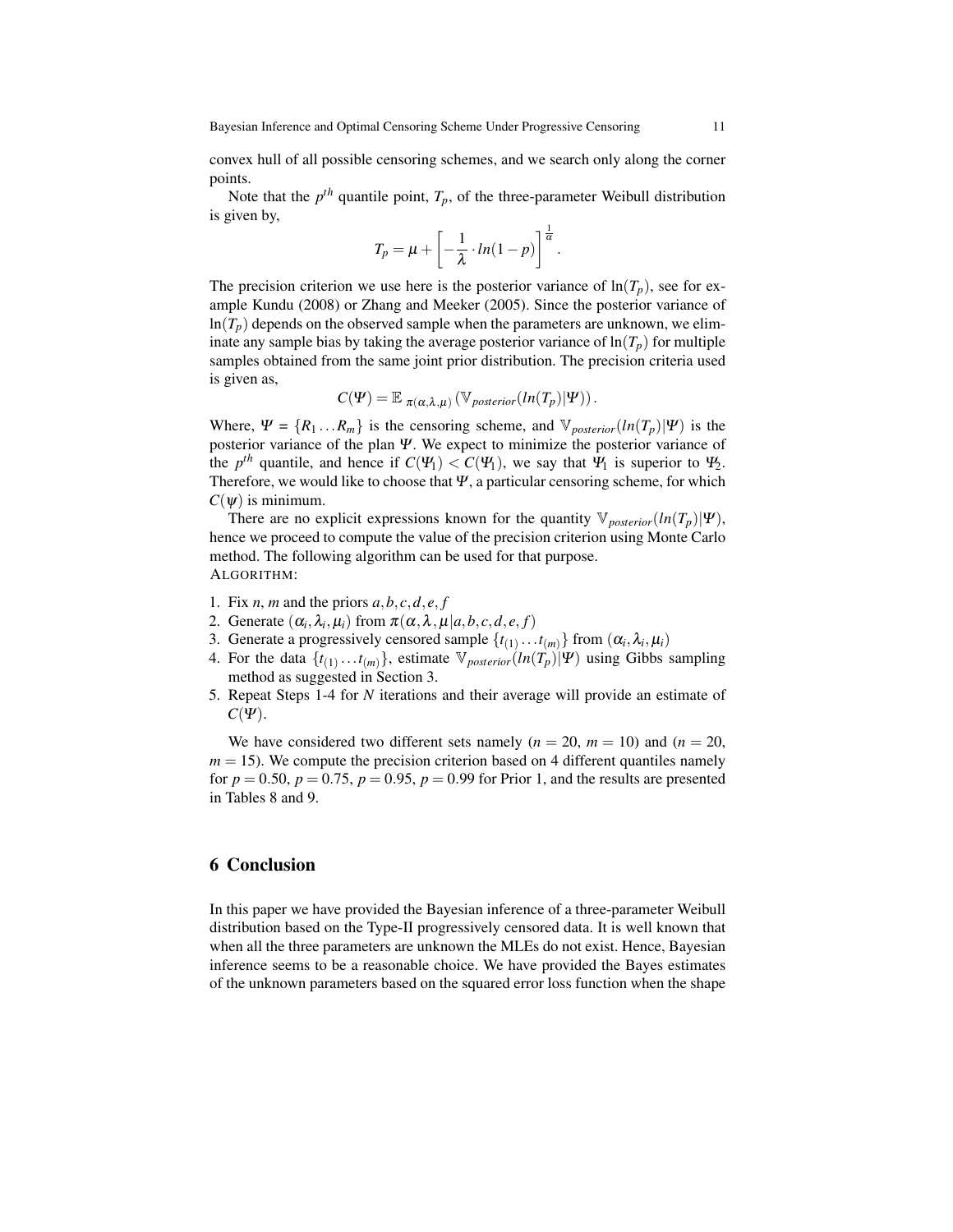12 Siddharth Vishwanath and Debasis Kundu

| $n=20, m=10$                                   | $C(\Psi)$ | $C(\Psi)$ | $C(\Psi)$                  | $C(\Psi)$         |
|------------------------------------------------|-----------|-----------|----------------------------|-------------------|
| Scheme                                         | $p=0.50$  | $p=0.75$  | $p=0.95$                   | $p=0.99$          |
| $[10,0,0,0,0,0,0,0,0,0]$ 2.287547 $[3.033706]$ |           |           | 456304                     |                   |
| $[0, 10, 0, 0, 0, 0, 0, 0, 0, 0]$ 1.409668     |           | 2.886745  | 3.584613                   | 14.690873         |
| $[0,0,10,0,0,0,0,0,0,0]$ 1.569803              |           | 2.13762   |                            | 3.88327214.941062 |
| $[0,0,0,10,0,0,0,0,0,0]$ 1.816804 2.382721     |           |           |                            | 4.044178 4.995784 |
| [0,0,0,0,10,0,0,0,0,0]                         | 2.69913   | 2.621744  |                            | 4.173664 5.163259 |
| $[0,0,0,0,0,10,0,0,0,0]$ 2.268952              |           | 3.078297  |                            | 4.330179 5.200208 |
| [0,0,0,0,0,0,10,0,0,0]                         | 2.51713   |           | 3.623896 4.667893 5.300237 |                   |
| [0,0,0,0,0,0,0,10,0,0]                         | 2.15651   | 4.002551  |                            | 4.954882 5.540816 |
| 0,0,0,0,0,0,0,0,10,0 1.573069                  |           |           | 3.407709 5.326496          | 6.04542           |
| [0,0,0,0,0,0,0,0,0,10]                         |           |           | 3.374444 4.979677          | 6.405011          |

**Table 8** Optimal Censoring Scheme for  $n = 20$ ,  $m = 10$ 

| $n=20, m=15$                               | $C(\Psi)$ | $C(\Psi)$ | $C(\Psi)$ | $C(\Psi)$ |
|--------------------------------------------|-----------|-----------|-----------|-----------|
| Scheme                                     | $p=0.50$  | $p=0.75$  | $p=0.95$  | $p=0.99$  |
| 15,0,0,0,0,0,0,0,0,0,0,0,0,0,0             | 1.430799  | 2.0387188 | 2.945988  | 3.527577  |
| 0,15,0,0,0,0,0,0,0,0,0,0,0,0,0             | 1.588445  | 1 47263   | 3.909428  | 3.913904  |
| [0,0,15,0,0,0,0,0,0,0,0,0,0,0,0]           | 1.096379  | 2.397453  | 6.1389017 | 4.038037  |
| 0,0,0,15,0,0,0,0,0,0,0,0,0,0,0             | 0.9984362 | 2.195926  | 3.237427  | 4.480111  |
| 0,0,0,0,15,0,0,0,0,0,0,0,0,0,0             | 630354    | 1.699538  | 4.917337  | 4.73495   |
| $ 0,0,0,0,0,15,0,0,0,0,0,0,0,0 0.8723458$  |           | 2.405792  | 3.751554  | 4.7763508 |
| $ 0,0,0,0,0,0,15,0,0,0,0,0,0,0 0.8889859$  |           | 2.637907  | 4.623516  | 5.238868  |
| 0,0,0,0,0,0,0,15,0,0,0,0,0,0,0             | 1.083057  | 3.242228  | 4.1193264 | 5.339358  |
| 0,0,0,0,0,0,0,0,15,0,0,0,0,0,0             | 1.410338  | 1.8871604 | 3.4573745 | 5.4188804 |
| 0.0.0.0.0.0.0.0.0.15.0.0.0.0.0             | 1.832797  | 2.494387  | 4.5991795 | 5.980342  |
| 0.0.0.0.0.0.0.0.0.0.15.0.0.0.0             | 1.083604  | 1.647242  | 3.170819  | 6.203538  |
| 0,0,0,0,0,0,0,0,0,0,0,15,0,0,0             | 1.289311  | 1.896631  | 3.816518  | 6.402096  |
| 0,0,0,0,0,0,0,0,0,0,0,0,15,0,0             | 1.011111  | 2.999492  | 3.665278  | 6.69655   |
| [0,0,0,0,0,0,0,0,0,0,0,0,0,15,0]           | 0.7898133 | 2.0053203 | 4.8234677 | 6.92173   |
| $ 0,0,0,0,0,0,0,0,0,0,0,0,0,15 $ 0.8662691 |           | 2.150556  | 5.021647  | 8.8057628 |

**Table 9** Optimal Censoring Scheme for  $n = 20$ ,  $m = 15$ 

and scale parameters have gamma priors and the location parameter has an uniform prior over a fixed interval. It is not possible to obtain the Bayes in closed form, hence, we have suggested to use Gibbs sampling procedure to compute the Bayes estimates and the associated HPD credible intervals. Some simulation experiments have been performed and it is observed that the Bayes estimates and the associated HPD credible intervals perform quite satisfactorily. It may be mentioned that although we have considered the squared error loss function our method can be easily generalized for any other loss function also.

We have further considered the problem of finding the optimum censoring scheme among the class of all possible censoring schemes based on a similar criterion proposed by Zhang and Meeker (2005) and Kundu (2008). Since the total number of possible censoring schemes is quite high, we have provided an algorithm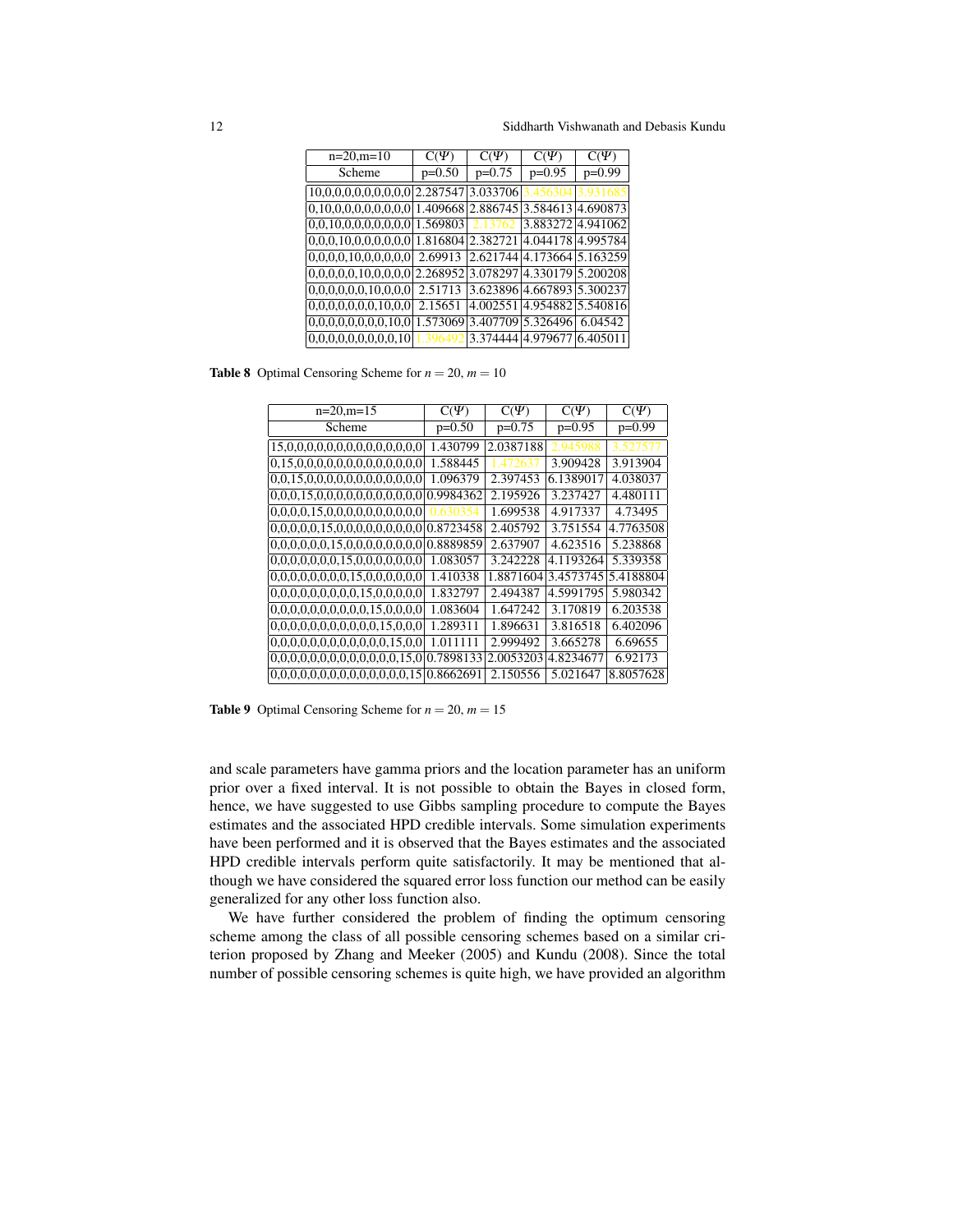to find the obtained sub-optimum censoring scheme. Some sub-optimum sampling schemes have been presented. Finding an optimum censoring scheme from the all possible censoring schemes remains an open problem from the computational point of view. Efficient algorithm is needed to find the optimum censoring scheme particularly when *n* is large and  $m \approx n/2$ . More work is needed along that direction.

## Appendix

PROOF OF THEOREM 2: To prove Theorem 2, it is enough to prove that

$$
\frac{d^2}{d\alpha^2}\ln[b+\sum_{i=1}^m(1+R_i)(t_i-\mu)^{\alpha}]>0.
$$

Now consider

$$
g(\alpha) = b + \sum_{i=1}^m (1 + R_i)(t_i - \mu)^{\alpha};
$$

then

$$
g'(\alpha) = \frac{d}{d\alpha}g(\alpha) = \sum_{i=1}^{m} (1 + R_i)(t_i - \mu)^{\alpha} \ln(t_i - \mu)
$$

and

$$
g''(\alpha) = \frac{d^2}{d\alpha^2}g(\alpha) = \sum_{i=1}^m (1+R_i)(t_i-\mu)^{\alpha}(\ln(t_i-\mu))^2.
$$

Since

$$
\left(\sum_{i=1}^{m} (1+R_i)(t_i - \mu)^{\alpha} (\ln(t_i - \mu))^2 \right) \left(\sum_{i=1}^{m} (1+R_i)(t_i - \mu)^{\alpha} \right)
$$

$$
-\left(\sum_{i=1}^{m} (1+R_i)(t_i - \mu)^{\alpha} \ln(t_i - \mu) \right)^2
$$

$$
=\sum_{1 \le i < j \le m} (R_i + 1)(R_j + 1) (\ln(t_i - \mu) - \ln(t_j - \mu))^2 \ge 0,
$$

the result follows.

### References

- 1. Balakrishnan, N. (2007), "Progressive censoring methodology: an appraisal", *TEST*, vol. 16, 211-259.
- 2. Balakrishnan, N. and Aggarwala, R. (2000), *Progressive censoring: theory, methods, and applications*, Springer, New York.